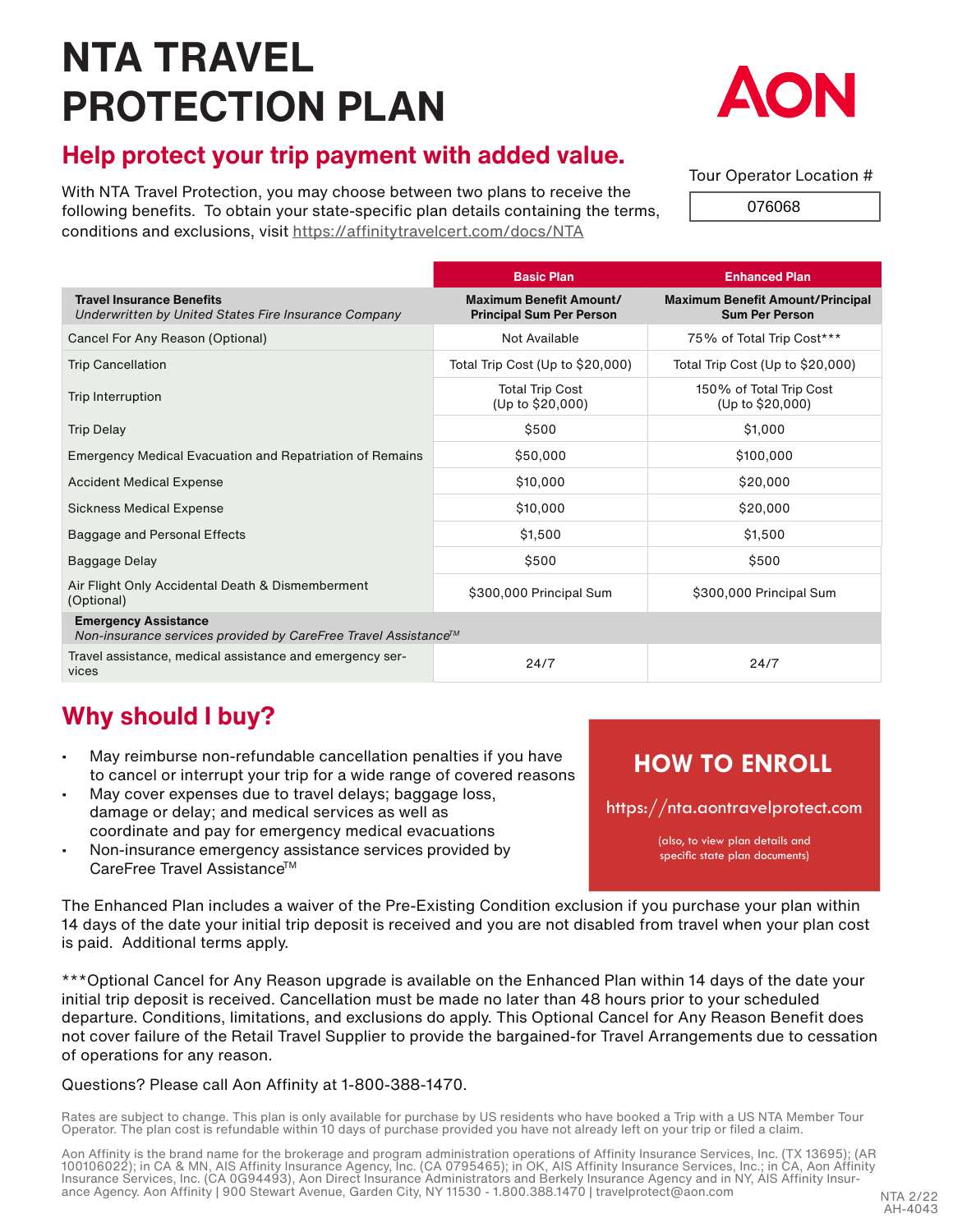## **NTA TRAVEL PROTECTION PLANS**

Plan cost consists of insurance benefits and non-insurance assistance services.

| <b>Plan Cost</b>                                                                                                                                  | <b>Basic Plan</b> | <b>Enhanced Plan*</b> | <b>Enhanced Plan with</b><br><b>Cancel For Any Reason</b> |
|---------------------------------------------------------------------------------------------------------------------------------------------------|-------------------|-----------------------|-----------------------------------------------------------|
| <b>Trip Cost</b>                                                                                                                                  | <b>Plan Cost</b>  | <b>Plan Cost</b>      | <b>Plan Cost</b>                                          |
| per person                                                                                                                                        | per person        | per person            | per person                                                |
| \$0-\$250                                                                                                                                         | \$32              | \$42                  | \$64                                                      |
| \$251-\$500                                                                                                                                       | \$38              | \$51                  | \$78                                                      |
| \$501-\$750                                                                                                                                       | \$59              | \$79                  | \$121                                                     |
| \$751-\$1,000                                                                                                                                     | \$71              | \$92                  | \$140                                                     |
| \$1,001-\$1,250                                                                                                                                   | \$90              | \$119                 | \$181                                                     |
| \$1,251-\$1,500                                                                                                                                   | \$110             | \$145                 | \$221                                                     |
| \$1,501-\$1,750                                                                                                                                   | \$130             | \$171                 | \$260                                                     |
| \$1,751-\$2,000                                                                                                                                   | \$150             | \$199                 | \$303                                                     |
| \$2,001-\$2,500                                                                                                                                   | \$196             | \$259                 | \$394                                                     |
| \$2,501-\$3,000                                                                                                                                   | \$245             | \$318                 | \$484                                                     |
| \$3,001-\$3,500                                                                                                                                   | \$290             | \$380                 | \$578                                                     |
| \$3,501-\$4,000                                                                                                                                   | \$335             | \$438                 | \$666                                                     |
| \$4,001-\$4,500                                                                                                                                   | \$379             | \$499                 | \$759                                                     |
| \$4,501-\$5,000                                                                                                                                   | \$429             | \$559                 | \$850                                                     |
| \$5,001-\$10,000                                                                                                                                  | 9% of trip cost   | 11.75% of trip cost   | 17.85% of trip cost                                       |
| Optional Air Flight Only Accidental Death and<br>Dismemberment (AD&D) Benefit - \$300,000<br>Must be purchased with the Basic or Enhanced<br>Plan | \$12              | \$12                  |                                                           |

#### **\*Includes a Waiver of the Exclusion for Pre-Existing Conditions if the following conditions are met:**

- Plan must be purchased within 14 days of the date your initial trip deposit is received
- You are not disabled from travel when your plan cost is paid
- Additional terms apply

| The process can be completed in 3 easy steps:                                                                                                                                   |                                                                                                                                                                                                                                |                                                                                                                                                      |  |
|---------------------------------------------------------------------------------------------------------------------------------------------------------------------------------|--------------------------------------------------------------------------------------------------------------------------------------------------------------------------------------------------------------------------------|------------------------------------------------------------------------------------------------------------------------------------------------------|--|
| 1. Provide trip information<br>Tour operator location number<br>Travel dates<br>٠.<br>Product code (pre-populated)<br>٠<br>Citizenship<br>Resident state<br>Number of travelers | 2. Calculate trip cost & billing information<br>Names of travelers<br>Trip cost<br>Select plan<br>Add or decline Air Flight Only AD&D<br>option option<br>Complete mailing, billing and email<br>Enter credit card information | 3. Review and confirm order<br>Reference<br>$\blacksquare$<br>number will appear<br>Confirmation will be emailed<br>$\blacksquare$<br>within minutes |  |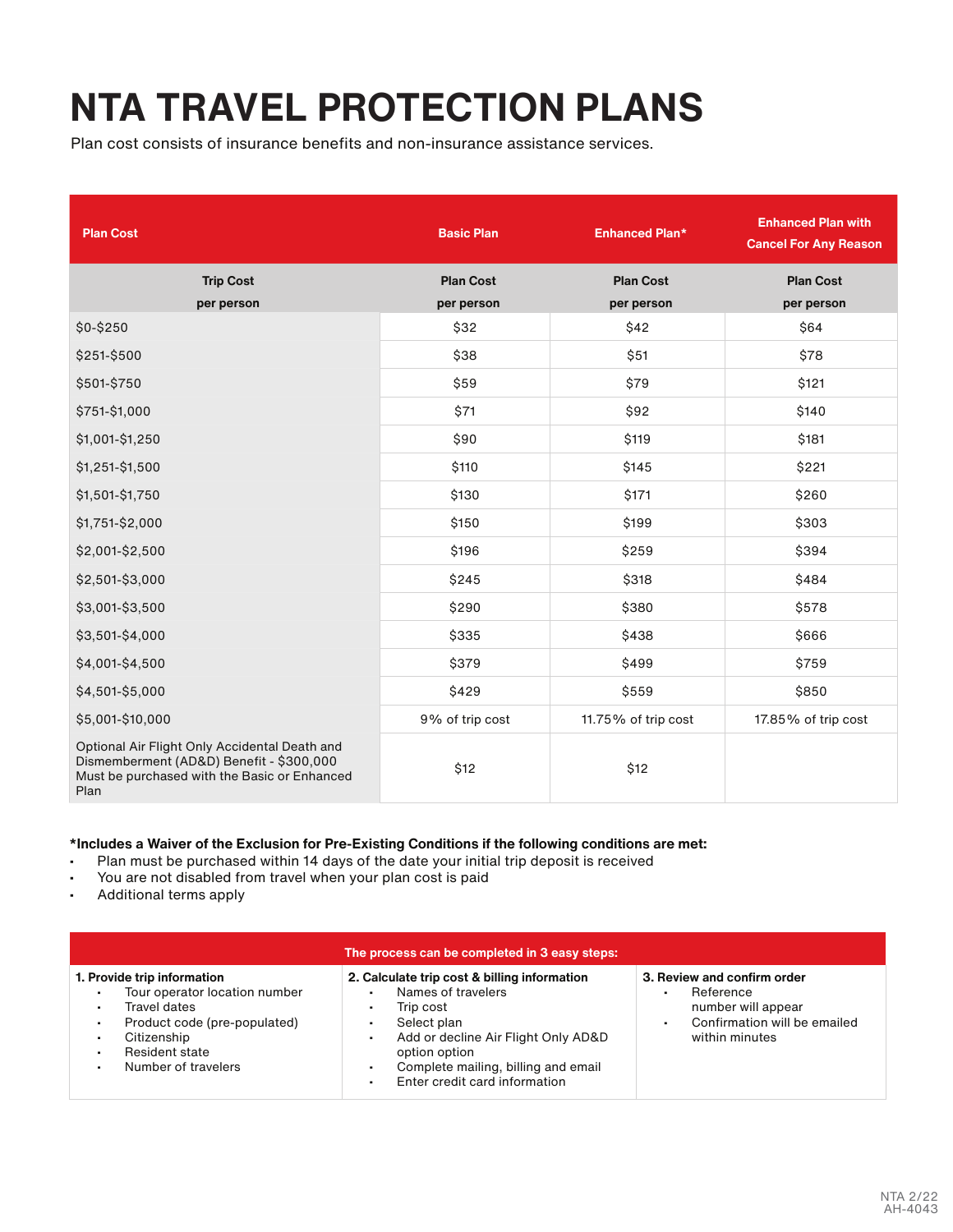#### EXCLUSIONS AND LIMITATIONS

Unless otherwise shown below, these exclusions apply to You, Your Traveling Companion, Family Member scheduled and booked to travel with You.

The following exclusion(s) apply to the Trip Cancellation and Trip Interruption and Medical Expense.

We will not pay for any loss or expense caused due to, arising or resulting from:

1. a Pre-Existing Medical Condition, as defined in the certificate;

2. being arrested for a DUI/ DWI and as result, being admitted into a (i) drug, marijuana or alcohol treatment facility; (ii) jail; or (iii) awaiting trial;

3. Your inability to travel on Your Trip after court mandated treatment at a drug, marijuana or alcohol treatment facility;

4. Your inability to travel on Your Trip to provide the emotional support for someone who is in court mandated treatment at a drug, marijuana or alcohol treatment facility.

The following exclusions apply to the Medical Expense benefits.

We will not pay for any loss or expense caused due to, arising or resulting from:

- 1. routine physical examinations or routine dental care;
- 2. a Mental, Nervous or Psychological Condition or Disorder unless Hospitalized or Partially Hospitalized while the certificate is in effect;
- 3. Your participation in Adventure or Extreme Activities, riding or driving in races, or participation in speed or endurance competition or events, except as a spectator;
- 4. traveling for the purpose or intent of securing medical treatment or advice;
- 5. any Trip taken against the advice of a Physician and any losses occurred during such Trip;
- 6. care or treatment which is not Medically Necessary, except for related reconstructive surgery resulting from trauma, infection or disease that first manifests or occurred during Your Trip;
- 7. any medical service provided by You, a Family Member, or Traveling Companion;
- 8. any treatment or medication which, at the time of Your Scheduled Departure Date, is required to be continued during Your Trip;
- 9. Normal pregnancy (except Complications of Pregnancy) or childbirth, except as specifically covered under Trip Cancellation or Trip Interruption, or elective abortion.

In addition to any applicable benefit-specific exclusion, the following general exclusions apply to all losses and all benefits. We will not pay for any loss or expense caused due to, arising or resulting from:

- 1. suicide, attempted suicide or any intentionally self-inflicted injury of You, a Traveling Companion, Family Member or Business Partner booked and scheduled to travel with You, while sane or insane. This exclusion does not apply to the Emergency Medical Evacuation or Repatriation of Remains coverage;
- 2. war or act of war, including invasion, acts of foreign enemies, hostilities between nations (whether declared or undeclared), or civil war;
- 3. piloting or learning to pilot or acting as a member of the crew of any aircraft;
- 4. being under the influence of drugs, marijuana or narcotics, unless administered upon the advice of a Physician as prescribed;
- 5. the commission of or attempt to commit a felony or being engaged in an illegal occupation by You, a Traveling Companion, Family Member, or Business Partner;
- 6. failure of any tour operator, Common Carrier, or other travel entity, person or agency to provide the bargained-for Travel Arrangements for reasons other than Financial Insolvency or Financial Default. Important: there is no coverage for losses due to, arising or resulting from the Financial Insolvency or Financial Default of Your Travel Supplier or any entity that sold, solicited, negotiated, offered or disseminated this certificate to You;
- 7. gross negligence, or Willful and Wanton conduct by You or Your Traveling Companion.

The plan also contains exclusions specific to the Baggage and Personal Effects & Baggage delay.

Excess Insurance: Insurance provided by this certificate shall be in excess of all other valid and collectible insurance or indemnity or as required by state law. If at the time of the occurrence of any loss there is other valid and collectible insurance or indemnity in place, We shall be liable only for the excess of the amount of loss, over the amount of such other insurance or indemnity, and applicable deductible

This document contains highlights of the plans, which include travel insurance coverages underwritten by United States Fire Insurance Company under form series T7000 et.al, T210 et. al. and TP-401 et. al. The Crum & Forster group of companies is rated A (Excellent) by AM Best 2021. C&F and Crum & Forster are registered trademarks of United States Fire Insurance Company. The plans also contain noninsurance Travel Assistance Services provided by CareFree Travel Assistance™. Coverages may vary and not all coverage is available in all jurisdictions. Insurance coverages are subject to the terms, **limitations and exclusions in the plan, including an exclusion for pre-existing conditions.** In most states, your travel retailer is not a licensed insurance producer/agent, and is not qualified or authorized to answer technical questions about the terms, benefits, exclusions, and conditions of the insurance offered or to evaluate the adequacy of your existing insurance coverage. Your travel retailer may be compensated for the purchase of a plan and may provide general information about the plans offered, including a description of the coverage and price. The purchase of travel insurance is not required in order to purchase any other product or service from your travel retailer. CA DOI toll free number: 800-927-4357. MD Insurance Administration: 800- 492-6116 or 410-468-2340. The cost of your plan is for the entire plan, which consists of both insurance and non-insurance components. Individuals looking to obtain additional information regarding the features and pricing of each travel plan component, please contact Aon Affinity.

Aon Affinity is the brand name for the brokerage and program administration operations of Affinity Insurance Services, Inc. (TX 13695); (AR 100106022); in CA & MN, AIS Affinity Insurance Agency, Inc. (CA 0795465); in OK, AIS Affinity Insurance Services, Inc.; in CA, Aon Affinity Insurance Services, Inc. (CA 0G94493), Aon Direct Insurance Administrators and Berkely Insurance Agency and in NY, AIS Affinity Insurance Agency. Aon Affinity | 900 Stewart Avenue, Garden City, NY 11530 | 1.800.388.1470 | travelprotect@aon.com